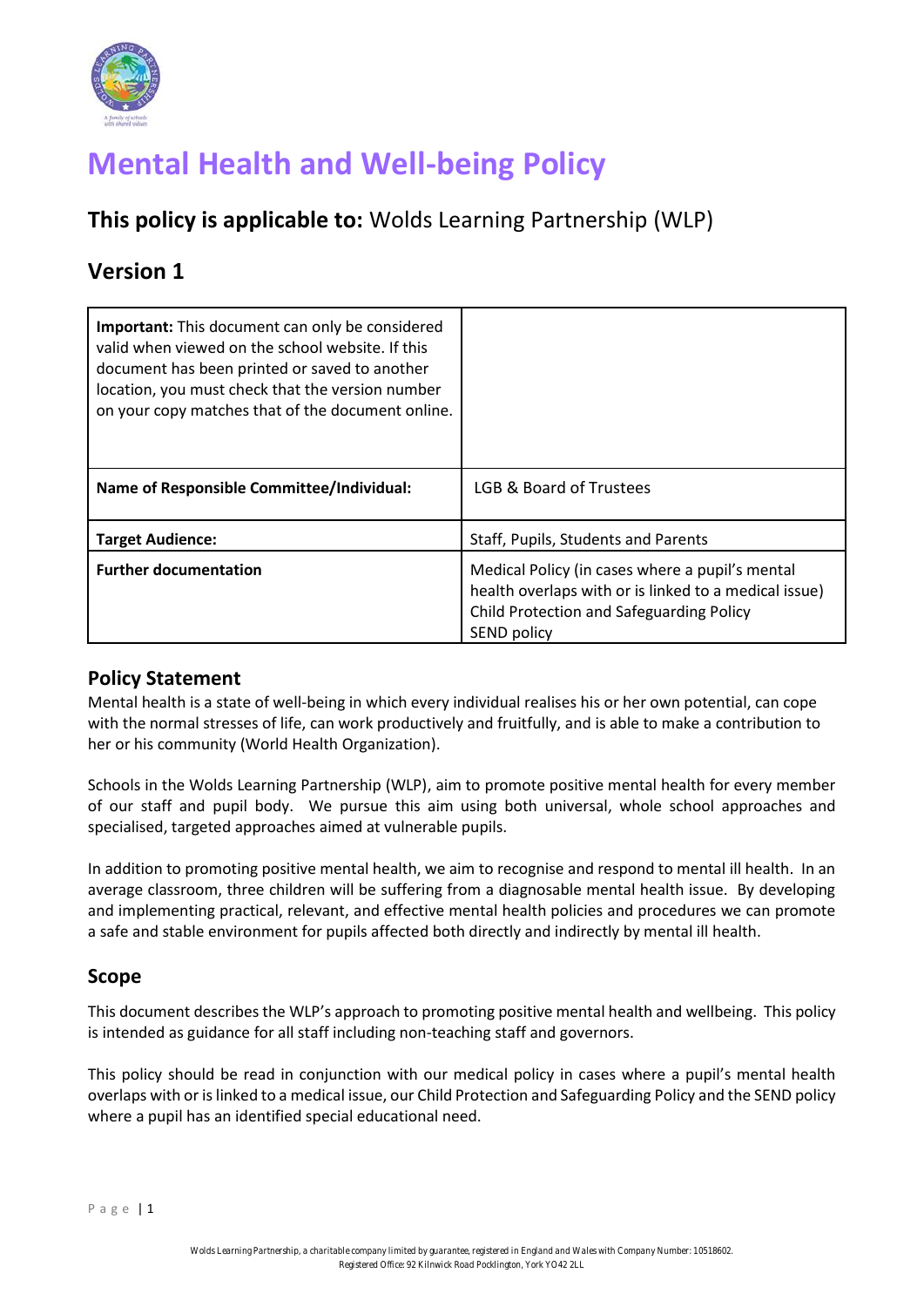

#### **The Mental Health Policy aims to:**

- Promote positive mental health in all staff and pupils
- Increase understanding and awareness of common mental health issues
- Alert staff to early warning signs of mental ill health
- Provide support to staff working with young people with mental health issues
- Provide support to pupils suffering mental ill health and their peers and parents or carers

### **Lead Members of Staff**

Whilst all staff have a responsibility to promote the mental health of pupils, staff with a specific, relevant remit include:

| <b>Key Contacts</b>    |                                               |                                           |
|------------------------|-----------------------------------------------|-------------------------------------------|
| Melbourne              | Mrs K Foxton - Head of School; Designated     | kfoxton@mcps.org.uk                       |
|                        | Safeguarding Lead and Child Protection Lead   |                                           |
| Pocklington Junior     | Mr D Morrison - Head of School, Designated    | daniel.morrison@pocklingtonjuniors.co.uk  |
|                        | Safeguarding Lead and Child Protection Lead   |                                           |
| <b>Stamford Bridge</b> | Mrs C Fielding - Headteacher; Designated      | clairefielding@stamfordbridgeschool.co.uk |
|                        | Safeguarding Lead and Child Protection Lead   |                                           |
| <b>WLP</b>             | Mrs J Brighton - Staff Wellbeing              | jbrighton@wlp.education                   |
|                        |                                               |                                           |
| <b>Woldgate School</b> | Mr L Sloman - Designated Safeguarding Lead    | Isloman@woldgate.net                      |
|                        |                                               |                                           |
|                        | Mrs C Wright – Deputy Designated Safeguarding | cwright@woldgate.net                      |
|                        | Lead                                          |                                           |
|                        |                                               |                                           |
|                        | Mrs S Geary - Child Protection Lead           | sgeary@woldgate.net                       |
|                        |                                               |                                           |

Any member of staff who is concerned about the mental health or wellbeing of a pupil/student should report their concern as a safeguarding concern using the relevant report system for their school. If there is a fear that the pupil/student is in danger of immediate harm then the normal safeguarding procedures should be followed with an immediate referral to the Designated Safeguarding Lead or a relevant senior member of staff. If the pupil/student presents as a medical emergency then the normal procedures for medical emergencies should be followed, including alerting the first aid staff and contacting the emergency services if necessary.

Where a referral to the Early Help and Safeguarding Hub is appropriate, this will be led and managed by the Designated Safeguarding Lead or a relevant senior member of staff.

## **Pupil/Student Care Plans**

It is helpful to draw up a pupil care plan for pupils/students causing concern or who receive a diagnosis pertaining to their mental health. This should be drawn up with the involvement of the pupil/student, the parents and relevant health professionals. This can include:

- Details of a pupil/student's condition
- Special requirements and precautions in school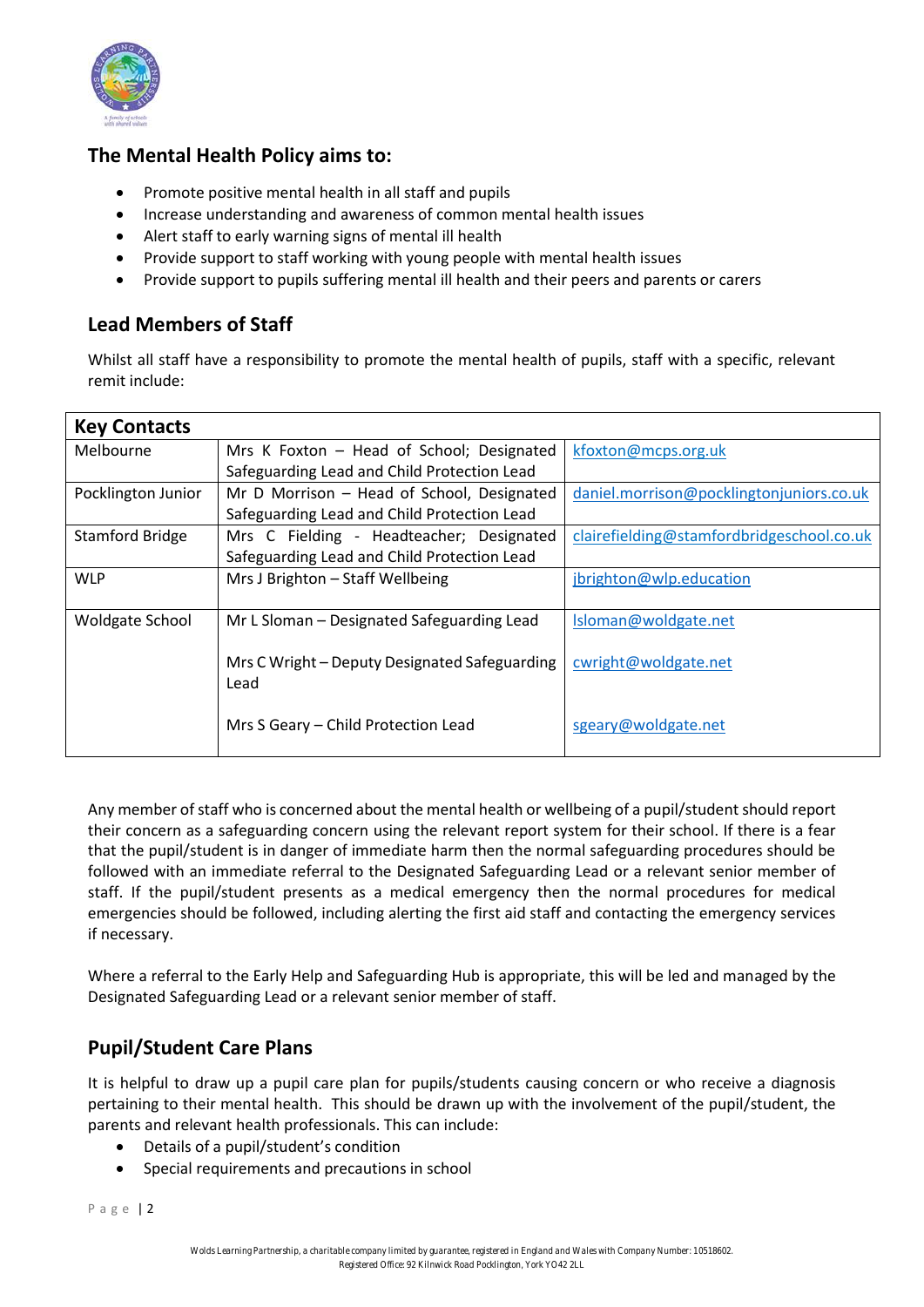

- Medication and any side effects
- What to do and who to contact in an emergency
- The role the school can play

### **Teaching about Mental Health**

The skills, knowledge and understanding needed by our pupils/students to keep themselves and others physically and mentally healthy and safe are included as part of the curriculum, assemblies and weekly briefings whichever is relevant to the individual school.

The specific content of lessons will be determined by the specific needs of the Year Group being taught but there will always be an emphasis on enabling pupils to develop the skills, knowledge, understanding, language and confidence to seek help, as needed, for themselves or others.

Teachers must ensure that mental health and emotional wellbeing issues are taught in a safe and sensitive manner which helps rather than harms.

## **Signposting**

Staff, pupils and parents are aware of sources of support within school and in the local community. What support is available within our school and local community, who it is aimed at and how to access it is outlined in **Appendix A**.

Relevant sources of support are displayed in communal areas and will regularly highlight sources of support to pupils within relevant parts of the curriculum via assemblies, weekly briefings and newsletters relevant to the individual school. Whenever and wherever sources of support are highlighted, it increases the chance of pupil help-seeking by ensuring pupils understand:

- What help is available
- Who it is aimed at
- How to access it
- Why to access it
- What is likely to happen next

#### **Warning Signs**

School staff may become aware of warning signs which indicate a pupil/student is experiencing mental health or emotional wellbeing issues. These warning signs should **always** be taken seriously and staff observing any of these warning signs should report their concerns via the schools reporting system in the normal way.

Possible warning signs include:

- Physical signs of harm that are repeated or appear non-accidental
- Changes in eating or sleeping habits
- Increased isolation from friends or family, becoming socially withdrawn
- Changes in activity and mood
- Lowering of academic achievement
- Talking or joking about self-harm or suicide
- Abusing drugs or alcohol
- Expressing feelings of failure, uselessness or loss of hope
- Changes in clothing e.g. long sleeves in warm weather
- Secretive behaviour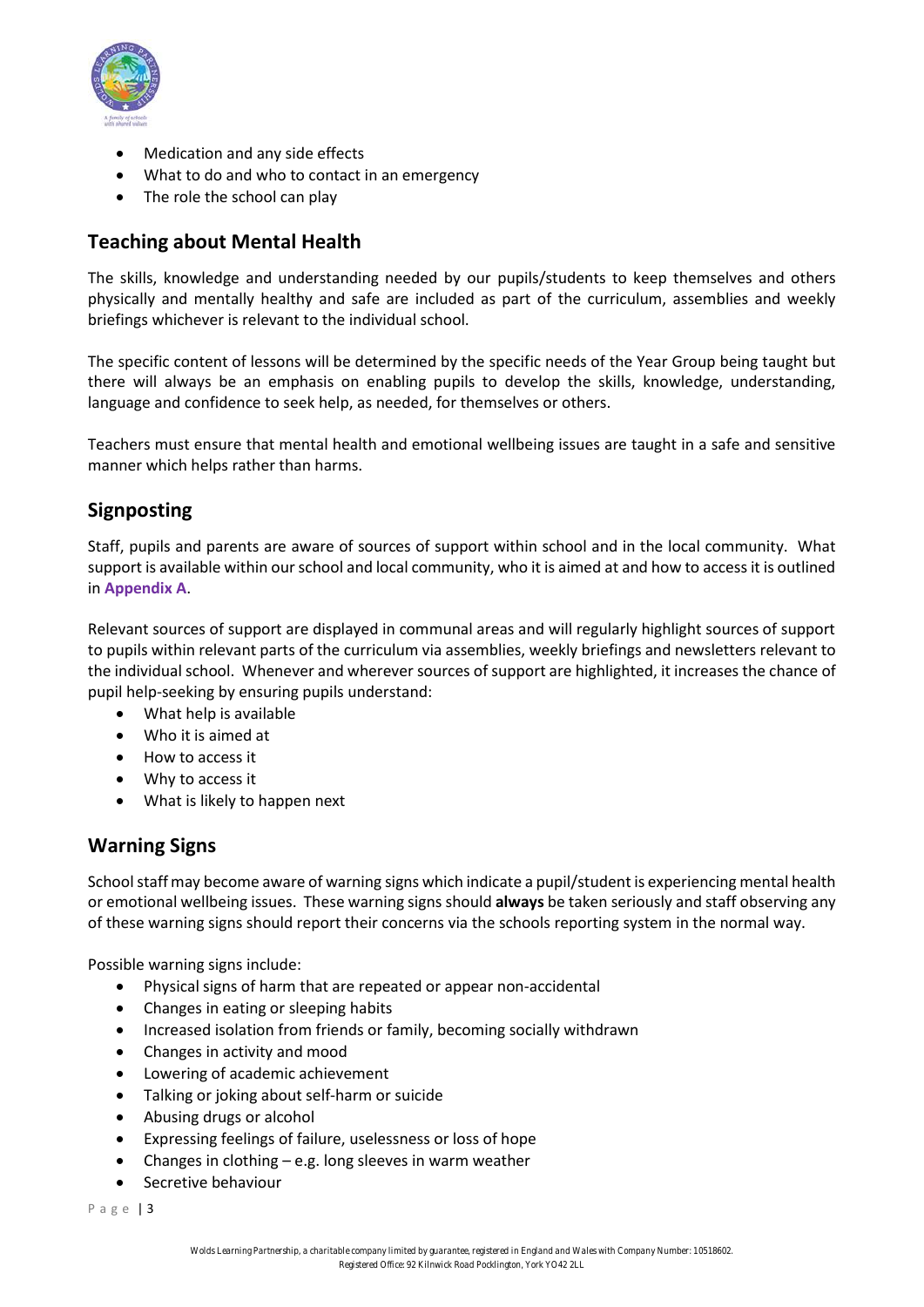

- Skipping PE or getting changed secretively
- Lateness to or absence from school
- Repeated physical pain or nausea with no evident cause
- An increase in lateness or absenteeism
- An increase in poor behaviour and/or 'on-calls' from lessons

#### **Managing Disclosures**

A pupil/student may choose to disclose concerns about themselves or a friend to any member of staff so all staff need to know how to respond appropriately to a disclosure.

If a pupil/student chooses to disclose concerns about their own mental health or that of a friend to a member of staff, the member of staff's response should always be calm, supportive and non-judgemental.

Staff should listen rather than advise and our first thoughts should be of the pupil's emotional and physical safety rather than of exploring 'Why?'.

All disclosures should be recorded as safeguarding concerns on the relevant reporting system for the school and held on the pupil/student's confidential file. This written record should include:

- Date
- The name of the member of staff to whom the disclosure was made
- Main points from the conversation
- Agreed next steps

This information should be shared with the Designated Safeguarding Lead or a relevant senior member of staff who will store the record appropriately and offer support and advice about next steps.

#### **Confidentiality**

Staff should be honest with regard to the issue of confidentiality. When supporting a pupil/student with a disclosure, staff should discuss with the pupil/student:

- Who we are going to talk to
- What we are going to tell them
- Why we need to tell them

As far as possible, we should try to inform a pupil/student before passing on our concerns. Although consent is preferable, information must always be recorded as a safeguarding concern and shared with key staff.

The reporting member of staff should discuss the disclosures with the Designated Safeguarding Lead or a relevant senior member of staff following reporting the concern on the schools reporting system. This helps to safeguard the member of staff's own emotional wellbeing, and ensures continuity of care, as well as providing an extra source of ideas and support. We should explain this o the pupil and discuss with them who it would be most appropriate and helpful to share this information with.

Parents must always be informed of any concerns unless there are specific safeguarding or child protection concerns around doing so. Advice should be obtained from Front door (previously known as EHASH) before a decision is made in this regard. Pupils/students may choose to tell their parents themselves. If this is the case, the pupil should be given time to share this information before the school contacts parents. Pupils/students should always be asked as to their preference.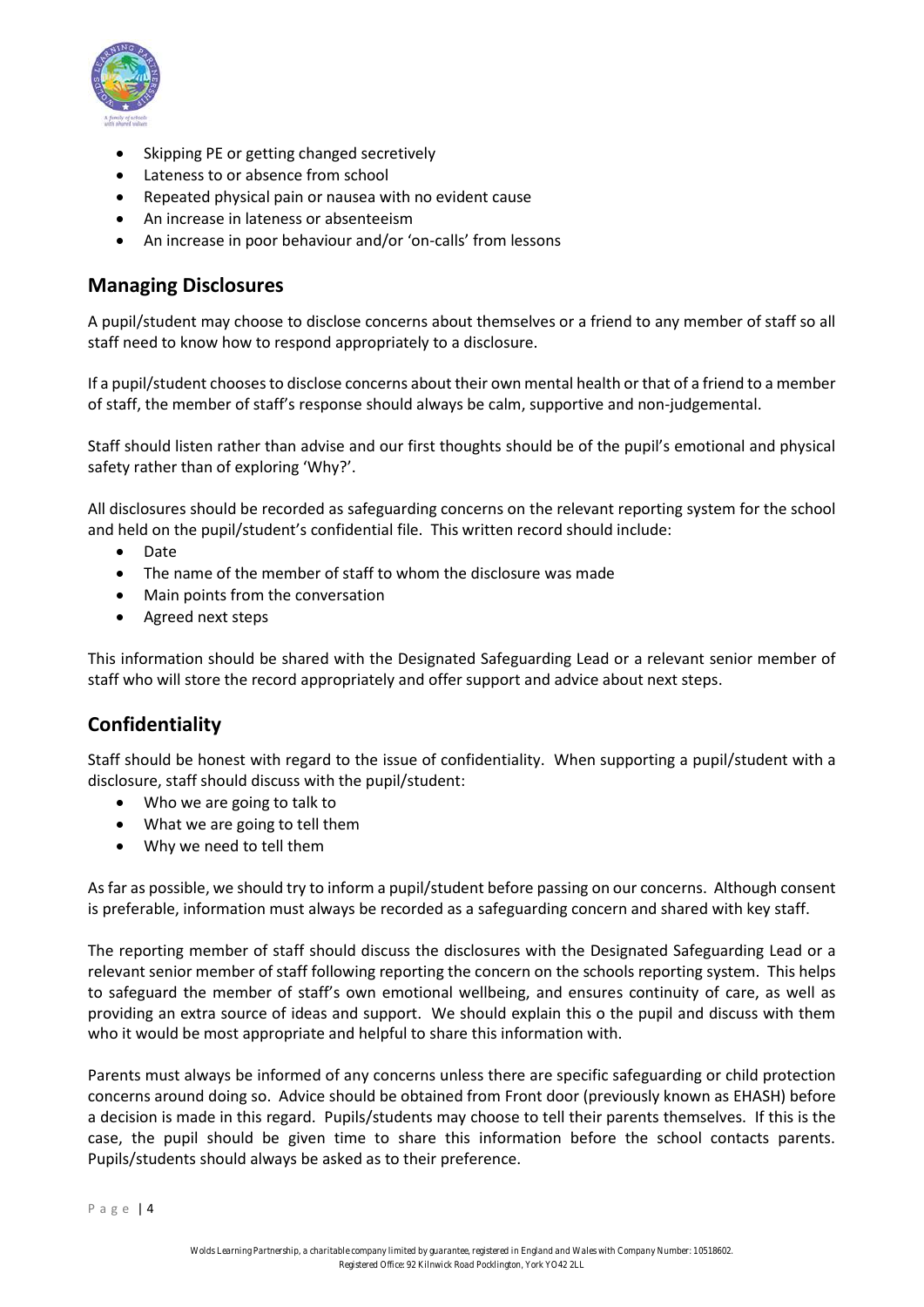

If a child gives us reason to believe that there are underlying safeguarding concerns that may place the child in some form of danger were their parents informed, the Designated Safeguarding Lead or a relevant senior member of staff will instead refer the pupil directly to the Front Door (previously known as EHASH).

### **Contacting Parents**

No contact should be made with parents unless expressly authorised by the Designated Safeguarding Lead or a relevant senior member of staff.

Where the DSL or relevant senior member of staff deem it appropriate and safe to inform parents, a sensitive approach is required. Before disclosing to parents, consider the following questions (on a case by case basis):

- Can the meeting happen face to face? This is preferable.
- Who should be present? Consider parents, the pupil/student, other members of staff.
- What are the aims of the meeting?

It can be shocking and upsetting for parents to learn of their child's issues and many may respond with anger, fear or upset during the first conversation. This must be accepted (within reason) and the parent given time to reflect.

Further sources of information should be highlighted to parents and pupils/students and leaflets if available to take away where possible as they will often find it hard to take much in whilst coming to terms with the news that you're sharing. Sharing sources of further support aimed specifically at parents can also be helpful too, e.g. parent helplines and forums.

Clear means of contacting key staff should be provided to parents in case of further questions, as well as arranging follow-up meetings or phone calls if appropriate. Each meeting should finish with agreed next steps and a record of the meeting stored on the child's confidential record.

#### **Working with Parents**

Parents are often very welcoming of support and information from the school about supporting their children's emotional and mental health. In order to support parents, we will:

- Highlight sources of information and support about common mental health issues on our school website
- Ensure that all parents are aware of who to talk to, and how to go about this, if they have concerns about their own child or a friend of their child
- Make our mental health policy easily accessible to parents
- Share ideas about how parents can support positive mental health in their children through our regular information evenings
- Keep parents informed about the mental health topics their children are learning about in STARS and share ideas for extending and exploring this learning at home

## **Supporting Peers**

When a pupil/student is suffering from mental health issues, it can be a difficult time for their friends. Peers often want to support but do not know how. In the case of self-harm or eating disorders, it is possible that friends may learn unhealthy coping mechanisms from each other. In order to keep peers safe, it must be considered on a case by case basis which friends may need additional support. Support will be provided either in one to one or group settings and will be guided by conversations with the pupil who is suffering and their parents with whom we will discuss: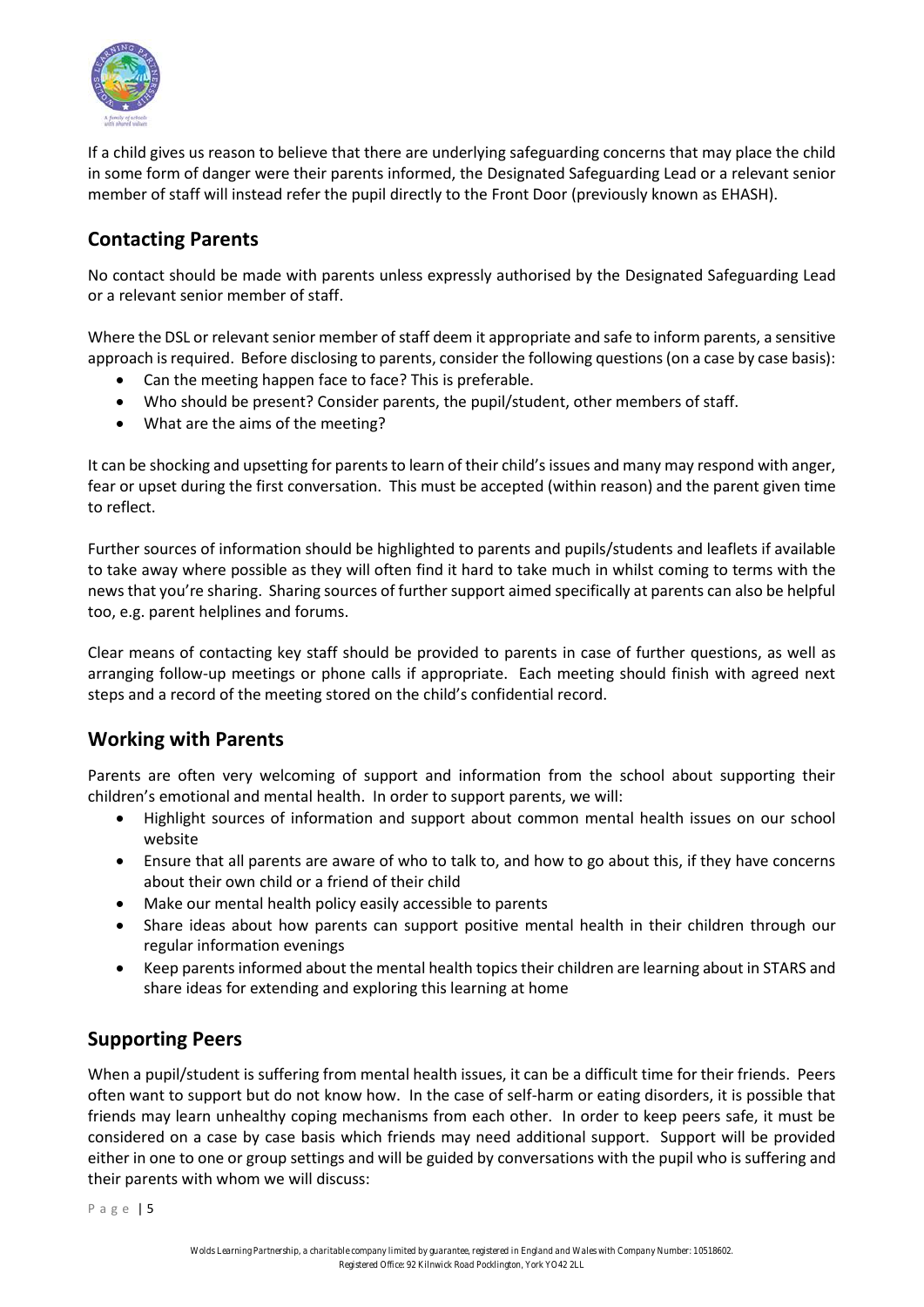

- What it is helpful for friends to know and what they should not be told
- How friends can best support
- Things friends should avoid doing or saying which may inadvertently cause upset
- Warning signs that their friend may need help (e.g. signs of relapse)

Additionally, the following should be highlighted with peers:

- Where and how to access support for themselves
- Safe sources of further information about their friend's condition
- Healthy ways of coping with the difficult emotions they may be feeling

#### **Training**

All staff will receive training about recognising and responding to mental health issues as part of their regular safeguarding training to enable them to keep pupils safe.

Additional resources regarding mental health is available to staff via the Staff Handbook and other sources. Training opportunities for staff who require more in-depth knowledge will be considered as part of our performance management process and additional CPD on an ongoing basis.

Where the need to do so becomes evident, specific training sessions for staff to promote learning or understanding about specific issues related to mental health.

Suggestions for individual, group or whole school CPD should be discussed with the Designated Safeguarding Lead, who can also highlight sources of relevant training and support for individuals as needed.

#### **Policy Review**

This policy will be reviewed every 3 years as a minimum. It is next due for review in July 2023.

Additionally, this policy will be reviewed and updated as appropriate on an ad hoc basis. If you have a question or suggestion about improving this policy, this should be addressed to the Designated Safeguarding Lead via email.

This policy will always be immediately updated to reflect personnel changes.